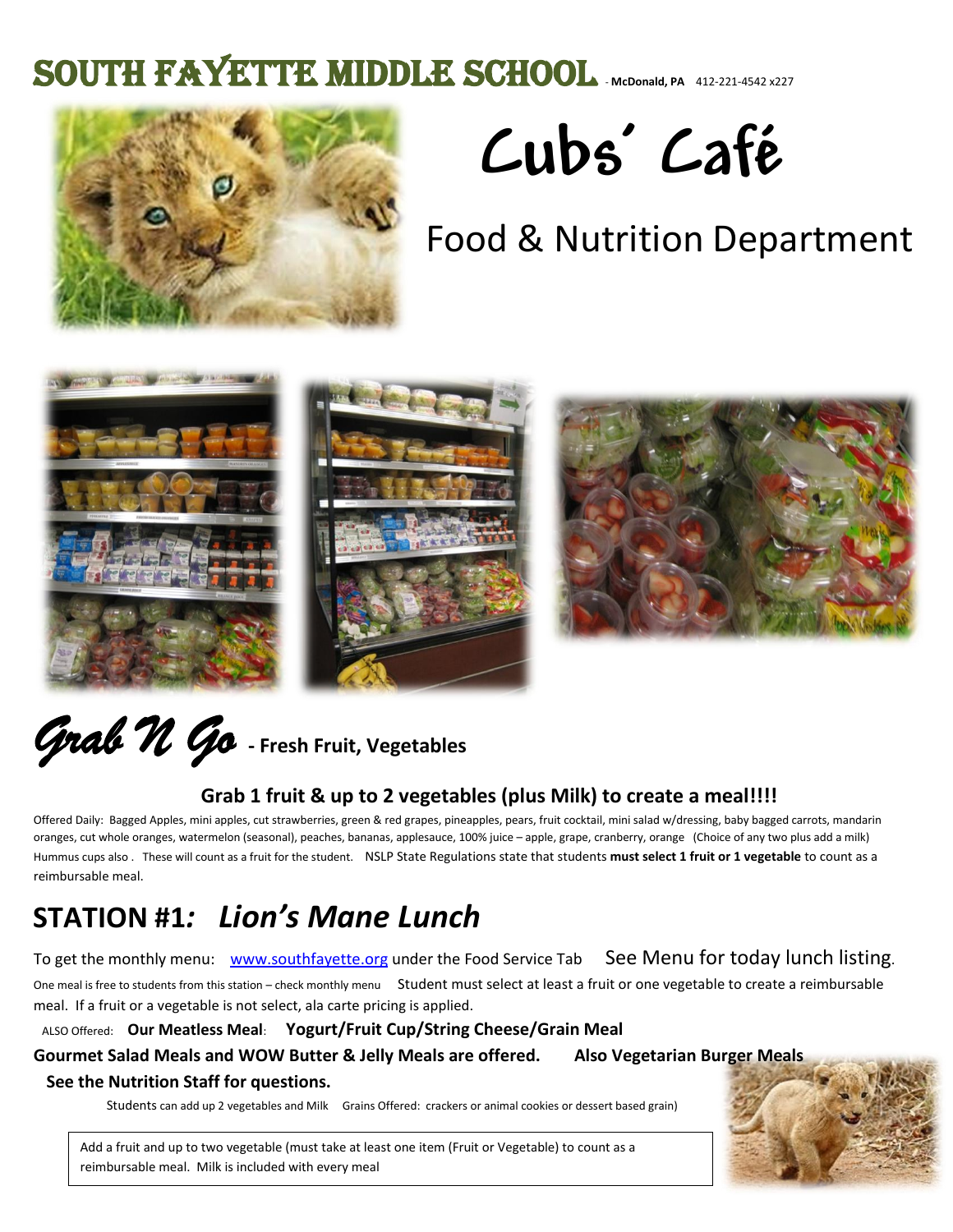## **STATION #2 - Pizza** -

Our blend of special cheeses (low fat skim mozzarella and shredded provolone), lightly tossed on our 51% White WG Dough – baked to perfection. We use Red Paks Nutritionally Enhanced Pizza Sauce - Yummy Meals are free to students daily. Students may select one meal (choice of station 1 or station 2). One free lunch per day per student. Second Slice is \$1.95 **Student add 1 fruit and up to 2 vegetables plus a Milk to create a meal** 





**Cheese/Peppero[ni](https://www.bing.com/images/search?q=pizza&view=detailv2&&id=2559FBC810C6CB963C042ED810D2EE094F2945A7&selectedIndex=12&ccid=hKdUf8F2&simid=608029888421495901&thid=OIP.M84a7547fc176876cfa7aa61e9d76d982o0)** 



#### **White Pizza with Fresh sliced Tomato**

Other Special Pizza Items could include Pepperoni Rolls, Buffalo Chicken Pizza, and Mozzarella Cheese sticks

### Fruit & Veggie Bar: Due to COVID we will not be offering an open salad bar, however, will be offering our fruits and vegetables that will accompany our Fresh Fruits and Vegetables

meals in this section.